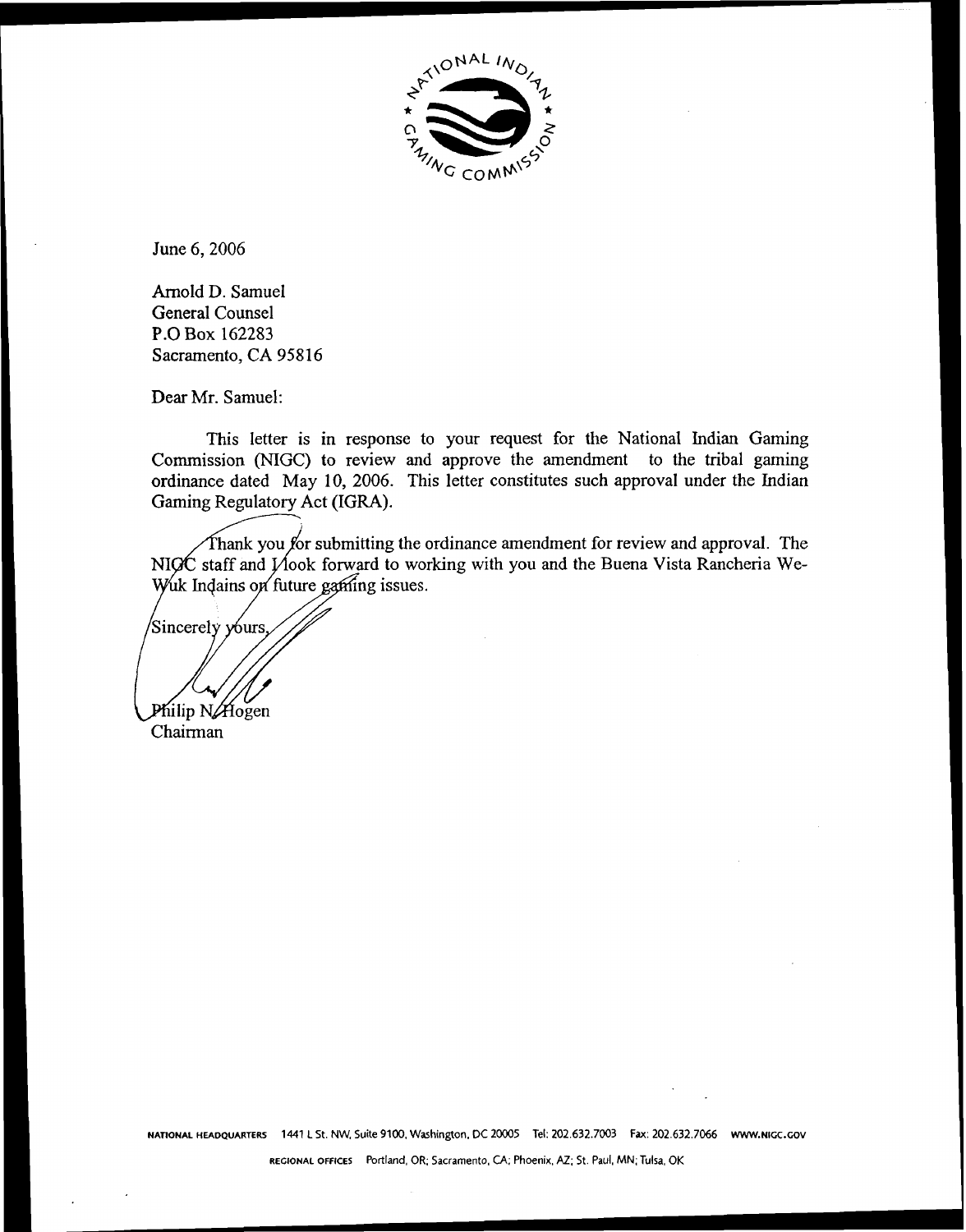# **FIRST AMENDMENT TO TRlBAL GAMING ORDINANCE OF THE BUENA VISTA RANCHERIA OF ME-WUK INDIANS**

### **TITLE I**

## **REGULATION OF CLASS 11 AND CLASS 111 GAMTNG**

#### **SECTION 4. TRIBAL GAMING COMMISSION**

- $\mathbf{A}$ . **Section 4.6.2** is hereby repealed and replaced by the following:
	- **4.6.2** No Waiver. Nothing in this Code shall be deemed or construed to be a waiver of sovereign immunity from suit.
- **B. Section 4.7** is hereby repealed and replaced by the following:
	- **4.7 Waiver of Sovereign Immunity of the Tribal Commission.** The sovereign immunity of the Tribal Commission may be waived only by express resolutions of the Tribal Commission and the Tribal Council after consultation with its attorneys.
- C. **Section 4.7.5** is hereby repealed.
- D. **Section 4.8** is hereby repealed and replaced by the following:
	- **4.8 Sovereign Immunity of the Tribe.** Notwithstanding any other provision of this Ordinance, all inherent sovereign rights of the Tribe as a Federally-recognized Indian Tribe are hereby expressly reserved, including but not limited to sovereign immunity from suit in any state, Federal or Tribal court.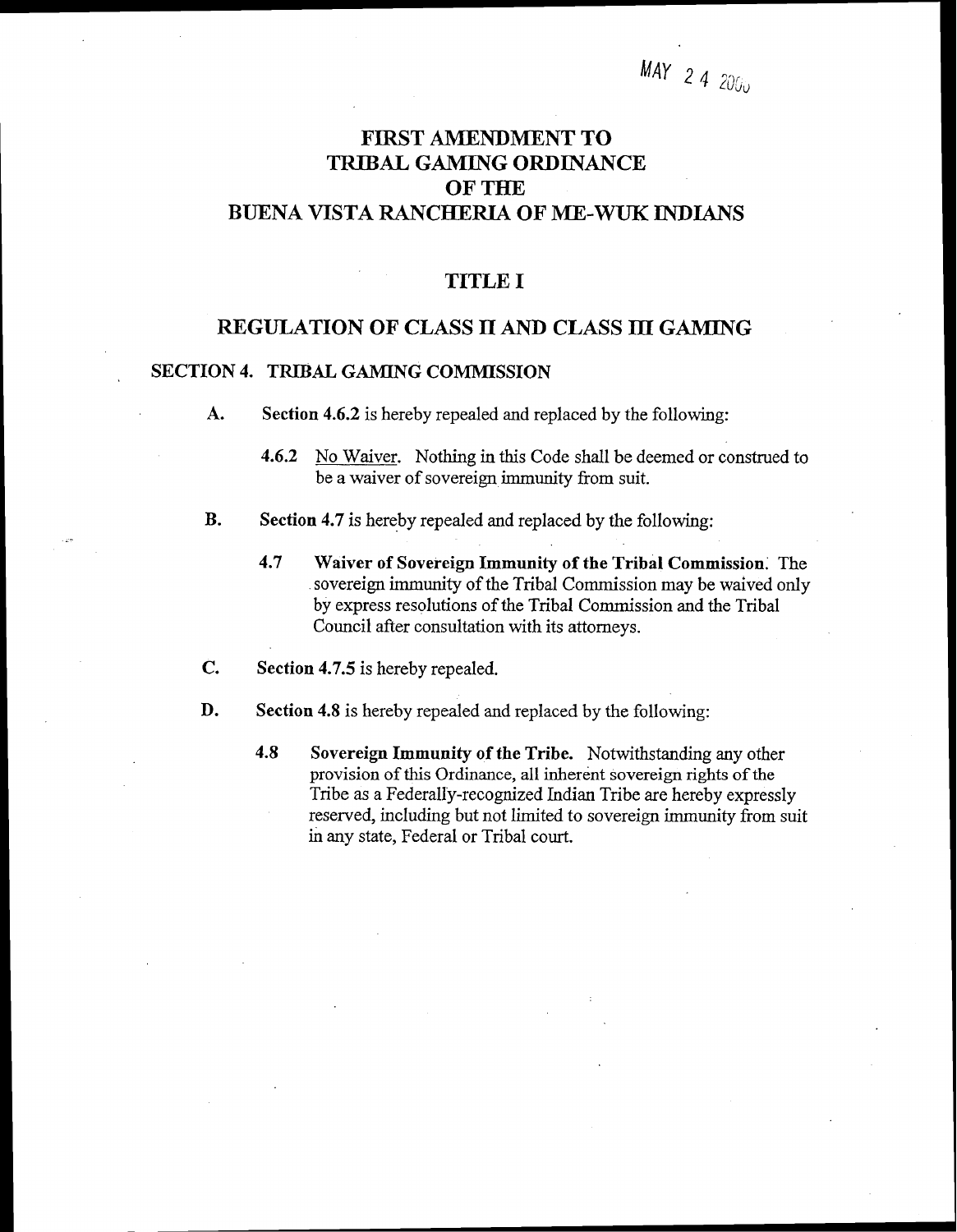**CERTIFICATION** FIRST AMENDMENT TO GAMING ORDINANCE

We, the undersigned duly elected officials of the Buena Vista Rancheria, do hereby certify under penalty of perjury that on  $\mathcal{U}(\lambda)$  (0.2006). Amendment was adopted at a duly called meeting of the Tribal Council of the Buena Vista Rancheria, with a quorum present by a vote of:

 $\overline{\mathcal{L}}$  for,  $\overline{O}$  against, and  $\overline{O}$  abstaining; Date Tribal Chairperson

**ATTESTED BY:** 

Tribal Administrator

 $52206$  $\overline{Date}$